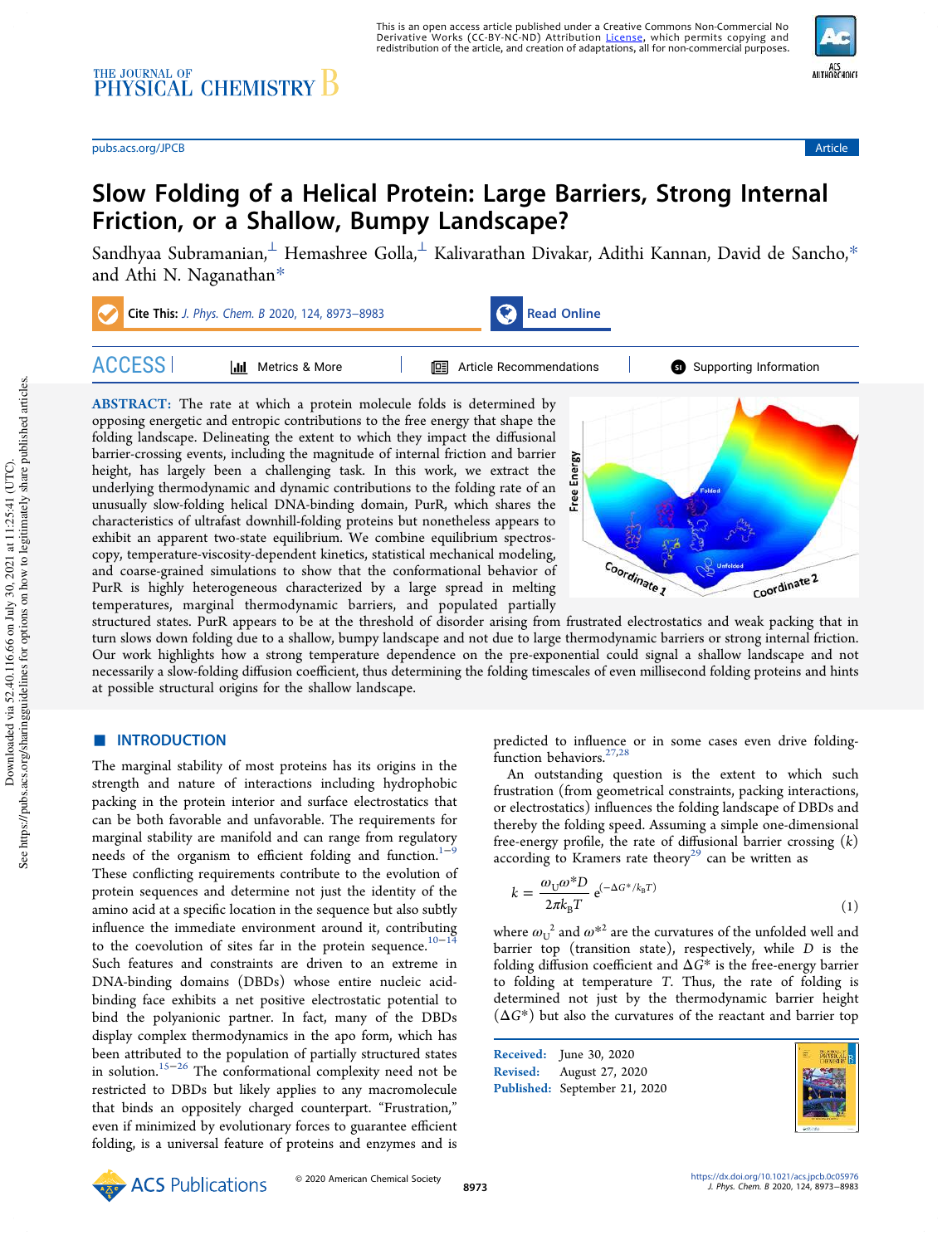wells  $(\omega^2)$  and the folding diffusion coefficient  $(D)$ , with latter terms being part of the pre-exponential factor,  $k_{0}$ . The large residual frustration in DBDs can have an impact on the magnitude of thermodynamic free-energy barriers or on the pre-exponential factor to protein folding or both, thus governing the folding speed. The effect on the diffusion constant in the pre-exponential has variously been termed as internal friction or landscape roughness or ruggedness.27,30−<sup>33</sup> It arises from microscopic barriers to peptide bond<br>rotations<sup>34,35</sup> and non-native interactions<sup>36–38</sup> that need to be broken to form native contacts, with the latter likely dominating the dynamics of single-domain proteins.<sup>39</sup> Such a feature can manifest as roughness both along and orthogonal to the folding coordinate, thus slowing down the folding rate. $40$ 

Interestingly, many fast-folding proteins exhibit a dramatic slowing down of folding relaxation rates at low temperatures (∼5000−30,000 s<sup>−</sup><sup>1</sup> between 280−290 K) despite matching with theoretical speed limit expectations of  $\sim 10^6$  s<sup>-1</sup> at 333  $K<sup>41–45</sup>$  Given that they exhibit downhill folding profiles under these conditions, the rates directly report on the preexponential factor to protein folding and are suggestive of a large temperature dependence on the pre-exponential term.<sup>2</sup> The large temperature dependence is conventionally interpreted as large internal friction that in turn slows down the folding diffusion coefficient (*D* in eq 1). However, it is also possible that a shallow landscape or a weak curvature in the unfolded well or barrier top  $\left(\omega_{\text{U}}\right)^2$  and  $\omega^{*2}$  in eq 1) could equally slow down the folding, with the degree of curvature changing with temperature. In this regard, millisecond folders are generally thought to fold slow because of large thermodynamic barriers (>3 *RT*). While this expectation holds true for many systems,<sup>46</sup> it is possible that some proteins exhibit enhanced frustration due to functional or regulatory constraints that slow down the pre-exponential factor, similar to the extent observed in downhill-folding proteins. Recent simulations highlight that the dynamics of  $\alpha$ -helical systems are more sensitive to frustration than those of  $\beta$ -sheet proteins,<sup>4</sup> and this is borne out in the studies of R17 and  $\alpha_3 D$ .<sup>48,49</sup> Interestingly, even  $\beta$ -sheet proteins exhibit an order of magnitude difference in the pre-exponential factor within members of the same family.<sup>50</sup>

These observations raise questions on the extent to which the magnitude of the pre-exponential factor affects the folding speed of slow-folding  $\alpha$ -helical proteins and whether one can extract the thermodynamic and dynamic contributions to the rate equation by studying them. We extend this question further and ask if the slow folding is due to large free-energy barriers separating the various substrates, strong internal friction, or the manifestation of broad unfolded wells and barrier tops (indicative of shallow landscapes with multiple minima). We answer these questions by probing the folding conformational landscape of the DBD of PurR (purine repressor), a 56-residue helical domain belonging to the LacR family of transcription regulators. PurR exhibits large electrostatic frustration throughout its solvent-exposed surface including the DNA-binding face (Figure 1A,B). This structural feature is surprisingly similar to its homologue CytR that is disordered in solution and folds in the presence of  $\mathrm{DNA}^{\mathrm{S1}}$  and unlike other related proteins of the same family (Figure S1). Such strong frustration is expected to not only destabilize the protein but also contribute to pockets of local structure that can impede access to the folded state during folding of the protein. Here, we combine experiments, statistical mechanical



Figure 1. (A) Cartoon representation of PurR (PDB id 1pru) highlighting the DNA-binding helix (green) and the intrinsic fluorescence probes W37 (blue) and Y45 (red). The helical sequence boundaries are 5−11, 15−23, and 31−43 for helices 1, 2, and 3, respectively. (B) Electrostatic potential maps of PurR DNA-binding face (left) and the opposite face (right). The large positive potential on the DNA-binding face enables PurR to bind DNA.

modeling, and coarse-grained simulations to show that PurR exhibits little apparent internal friction, thermodynamically uncoupled folding of structural elements, and downhill-like folding profiles with multiple partially structured states. Despite this, PurR folds slowly, hinting that the slow folding has its likely origins in a shallow landscape.

# ■ METHODS

The DBDs of the transcriptional repressor PurR (corresponding to residues 1−57 of the protein with the sequence: MATIKDVAKRANVSTTTVSHVINKTRFVAEETRNAV-WAAIKELHYSPSAVARSLKVN) and its truncated variant (lacking the disordered C-terminal tail highlighted in bold) were overexpressed and purified as previously described.<sup>26</sup> Far-UV and near-UV circular dichroism (CD) and fluorescence experiments on PurR and its variants were performed as described before.<sup>52</sup> All experiments were carried out in pH 7.0, 20 mM sodium phosphate buffer [effective ionic strength (IS) of 43 mM], unless otherwise mentioned. Chemical denaturation experiments monitored by far-UV CD and fluorescence were performed at 285, 298, and 310 K at protein concentrations of  $\sim$ 25 and  $\sim$ 10 µM, respectively. The samples were incubated for 2 h in increasing concentrations of urea (0−8 M, in intervals of 0.5 M) in 20 mM sodium phosphate buffer, pH 7.0 before measurements.

Stopped-Flow Kinetics. The folding and unfolding traces of PurR and its mutants were recorded at 285, 298, and 310 K by fluorescence using a Chirascan SF3 Stopped Flow instrument (deadtime of ∼1−2 ms; Applied Photophysics Ltd.) coupled to a thermostated water bath as described earlier.<sup>52</sup> For temperature-dependent folding kinetics, denatured PurR in 6 M urea was refolded at 0.55 M urea (final protein concentration  $\sim$ 10  $\mu$ M) at temperatures 285−305 K in steps of 2.5 K. The folding traces were recorded by exciting the protein with a 280 nm light-emitting diode (LED). A thousand data points were collected for every scan, and six scans were recorded at an interval of every 1 min at every temperature. The unfolding and refolding kinetics of PurR at different glucose (0.25−1.5 M) and urea concentrations (0−8 M) were performed in a similar manner to determine the rate dependence on solvent viscosity. A rolling-ball microviscometer (Lovis 2000 ME, Anton Paar) with a built-in temperature controller was employed to measure the dynamic viscosity of urea-glucose mixtures at 285 K.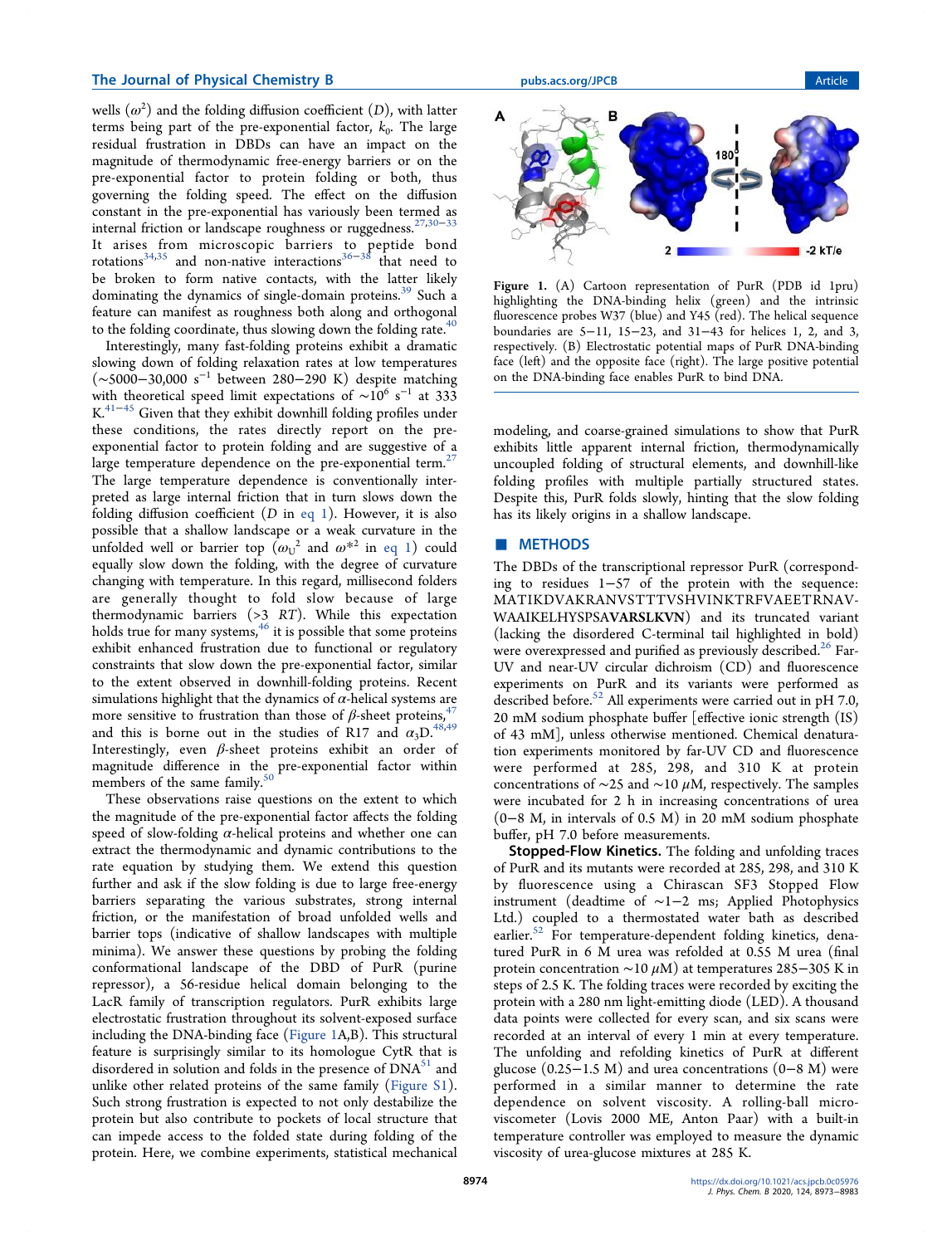

Figure 2. Slow Folding of PurR. (A) Thermal unfolding profile of PurR as monitored by far-UV CD at 222 nm plotted in mean residue ellipticity units of deg cm<sup>2</sup> dmol<sup>−1</sup>. The vertical dashed line signals the melting temperature from a two-state fit (red curve), while U and F represent unfolded and folded baselines, respectively. (B) Folding kinetics from stopped-flow experiments with open and filled circles representing the measured refolding and unfolding relaxation rates, respectively. Inset: relative kinetic amplitudes (circles) and equilibrium populations derived from a twostate model (red curve). (C) Correlation between LRO and folding rates for a database of proteins<sup>65</sup> (black circles). Blue, green, and red stars signal the PurR folding rate constants at 285, 298, and 310 K, respectively, at 43 mM IS, pH 7.0. Blue and green circles are the folding rates of PurR at 285 and 298 K at 500 mM IS, pH 7.0.

Differential Scanning Calorimetry. A Microcal VP-DSC microcalorimeter (Malvern Ltd.) coupled to an automated sample injector was employed to measure heat capacity profiles. All samples were degassed at room temperature prior to calorimetric measurements. Desalted protein solutions of the wild-type (WT) PurR and the truncated variant (concentrations  $\sim$ 25 to  $\sim$ 100 µM) and buffers were scanned at a rate of 1 K/min. Calorimetric cells were maintained under an excess pressure of 60 psi to prevent boiling at high temperatures. Buffer−buffer baselines before and after the protein scans were routinely acquired to ensure there was little thermal drift. The resulting apparent heat capacities were converted into absolute units following the method of Sanchez-Ruiz and co-workers.<sup>53</sup>

Fluorescence Lifetime Measurements. Time-dependent fluorescence intensity decays of W37 in PurR were recorded in a ChronosBH (ISS Inc.) spectrometer coupled to a Peltier temperature controller. The excitation pulse (from a 300 nm LED) and emitted photons were passed through UV grade Glan-Thompson polarizers set at 0 and 54.7°, respectively, from the vertical *z*-axis. The instrument response function was measured using LUDOX solution. The emitted photons were passed through a 345 nm long-pass filter (SCHOTT) to minimize scattering artifacts. All decay curves were recorded until the peak count reached  $10^4$  or the total count approached 10<sup>8</sup>. The traces were fitted to biexponential functions with the  $\chi^2$  values being <1.5 at all temperatures.

WSME Model. The native-centric Wako-Saitô-Muñoz-Eaton (WSME) model, coarse-grained at the residue level,  $54,55$  was employed to derive the thermodynamic landscape of PurR. Briefly, the WSME model assigns a residue conformational status 0 for unfolded and 1 for folded residues, enabling every possible microstate to be represented as strings of 1s and 0s. Instead of employing the version that accounts 2*<sup>N</sup>* states (where *N* is the protein length), we employ an advanced version of the WSME model<sup>56,57</sup> that includes contributions from single and two stretches of folded residues (single and double sequence approximations) while also allowing for interactions between the two folded stretches, thus accounting for a total of 791,617 microstates. The statistical weight of each of the microstates includes contributions from van der Waals interactions (heavy-atom neighbors identified with a 5 Å distance cutoff from the PDB file 1pru), electrostatics (all-to-all native electrostatics with an effective dielectric constant of 29 in the Debye−Hückel formalism), implicit solvation, and

excess conformational entropy of −6.1 J mol<sup>-1</sup> K<sup>-1</sup> per residue for nonhelical disordered residues identified by STRIDE.<sup>58</sup> Proline at position 47 was assigned an entropic penalty of 0, given its limited backbone flexibility. Heat capacity profiles were generated from derivatives of the total partition function (*Z*), while free-energy profiles and conformational landscapes were obtained by algorithmically grouping microstates with a specific number of structured residues. The final parameters, obtained by quantitatively reproducing the differential scanning calorimetry (DSC) curve, are  $\xi = -106.5 \pm 0.62$  J mol<sup>−</sup><sup>1</sup> (van der Waals interaction energy per native contact),  $\Delta S_{\text{conf}} = -16.5 \pm 0.12 \text{ J mol}^{-1} \text{ K}^{-1}$  per residue for all residues except proline (entropic penalty for fixing a residue in the native conformation), and  $a = 1.91 \pm 0.01$  kJ mol<sup>-1</sup> K<sup>-1</sup>. The parameter *a* determines the intercept of the native heat capacity baseline in the equation  $N = (a + 0.0067 \times (T 273.15)$ )*M<sub>w</sub>*/1000 where  $M_w$  is the molecular weight of PurR  $(6282.2 \text{ g mol}^{-1})$ .

Coarse-Grained Simulations. Molecular simulations were run using the Karanicolas and Brooks structure-based model that is coarse-grained to the level of  $C_{\alpha}s$ .<sup>59</sup> In this model, the potential energy is defined as the sum of terms for bonds, angles, torsions, and nonbonded interactions. The terms for bonds and angles are harmonic with the equilibrium values corresponding to those between pairs of  $C_{\alpha}$  beads. Propensities for the dihedral energy terms are derived from a statistical analysis of structures in the PDB. Finally, favorable nonbonded terms are included for pairs of beads corresponding to amino acids whose heavy atoms are "in contact" (i.e., their distance is under a cutoff of  $4.5 \text{ Å}$ ) in the reference native structures. In addition to the prescription by Karanicolas and Brooks, we incorporate the effects of electrostatic and non-native interactions following Kim and Hummer (KH), as before.  $60,61$ Interactions between charged residues are defined using a Debye-Hückel potential

$$
V_{\text{elec}} = q_i q_j^* \exp(-r_{ij}/\xi) / (4\pi D r_{ij})
$$
\n(2)

where  $q_i$  and  $q_j$  are the net amino acid charges,  $D$  is the dielectric constant, and  $\xi$  is the screening length. Non-native interactions are described using a sequence-dependent Lennard-Jones potential that replaces the excluded volume term in the Karanicolas and Brooks model. Further details on the models can be found elsewhere. $60,61$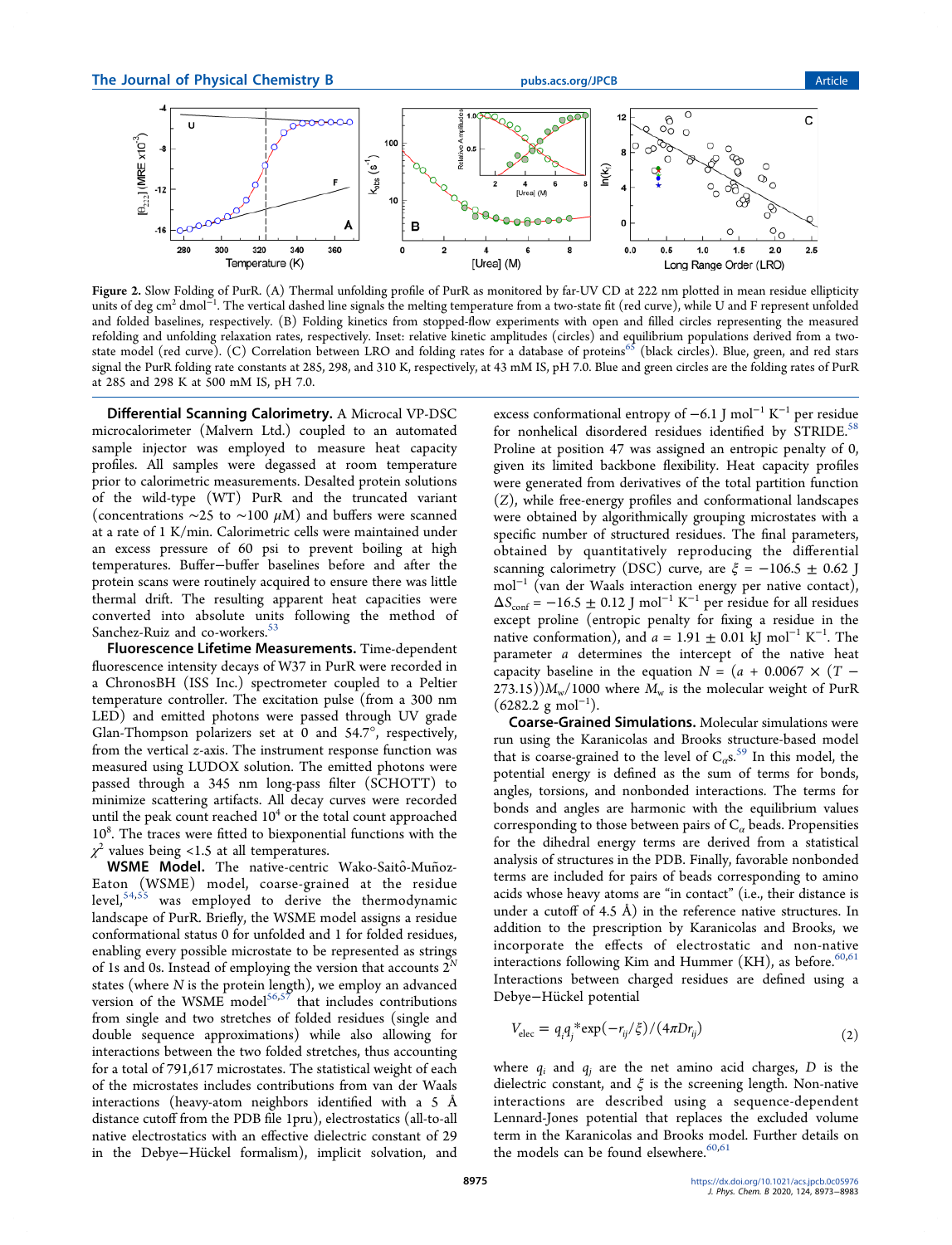We generated simulation models using the PDB structure for PurR (1pru). Simulations were run at temperatures ranging between 270 and 360 K using a Langevin integrator with a friction coefficient of 0.2  $ps^{-1}$  and a time step of 10 fs using Gromacs  $4.0.5$ .<sup>62</sup> To analyze the data, we project the resulting trajectories on the fraction of native contacts, *Q*, and combine the information from multiple temperatures using the weighted histogram analysis method. $63$ 

# ■ RESULTS AND DISCUSSION

Equilibrium Thermodynamics and Slow-Folding Kinetics of PurR. The equilibrium thermal unfolding of WT PurR DBD (hereon referred to as PurR) as monitored by far-UV CD at 222 nm exhibits the characteristic sigmoidal profile expected of two-state systems with well-defined pre- and posttransition regions (Figure 2A). The data can be fit to a twostate model with a  $T_m$  of 323.5  $\pm$  0.5 K and  $\Delta H_m$  of 149.7  $\pm$ 9.5 kJ mol<sup>−</sup><sup>1</sup> (error bars represent 95% confidence here and throughout the text), similar to most mesophilic proteins. PurR being a small helical domain has a long-range order  $(LRO^{64})$ of just ∼0.39; this is indicative of local interactions dominating the contact energetics and predicts that PurR should fold relatively fast in the microsecond timescale. However, stoppedflow kinetics points to well-defined kinetic phases described by single exponential functions with the kinetic amplitudes matching the populations from equilibrium measurements (inset to Figures 2B and S2C). A chevronlike behavior is observed at all experimental temperatures with an extrapolated folding rate constant in the absence of urea of just  $\sim$ 71 s<sup>-1</sup> at 285 K that increases to ~347 s<sup>-1</sup> at 310 K (Figures 2B and S2A). PurR, therefore, falls well below the expected range in the plot of LRO versus folding rate (Figure 2C). Moreover, changing the conditions (increasing temperatures or IS to 0.5 M) affects the folding rate only marginally (Figures 2C and S2B). Thus, though PurR exhibits an apparent two-state equilibrium, it folds significantly slower than the expectation from LRO predictions, arguing for specific sequence effects determining its folding behavior. In the next few sections, we systematically explore the likely reasons for slow folding combining experiments and simulations.

Minimal Apparent Internal Friction. One of the primary origins of slow folding is internal friction. Although a rigorous definition of internal friction has been elusive, 34,35,39 it is broadly accepted that its effects are encapsulated within the folding diffusion coefficient *D* in Kramers rate theory (eq 1). For practical purposes, internal friction effects are quantified experimentally by measuring the kinetic rate constants at varying concentrations of viscogens that increase the solvent viscosity  $(\eta)$  and assuming that the folding free energy surface is unaltered. $66$  If the dynamics are enslaved to friction from the solvent, because the friction coefficient varies in proportion to the viscosity, we can rewrite eq 1  $\text{as}^{67}$ 

$$
k = \frac{A}{\eta} e^{(-\Delta G^* / k_B T)}
$$
\n(3)

where *A* is a constant that includes the contributions of the energy landscape to the pre-exponential (i.e., the curvatures at the bottom of the well and the barrier top). Under iso-stability conditions, if we divide the folding rate at a reference viscosity  $\eta_0$  by that at a working viscosity  $\eta$ , that is,  $k_{\rm f,0}/k_{\rm f}$  the exponential term and *A* cancel out. Hence, the plot of  $k_{f,0}/k_f$ versus the ratio of the viscosities  $\eta/\eta_0$  would follow a straight

line with a slope of 1 and 0 offset.<sup>67</sup> If instead, internal friction ( $\sigma$ ) needs to be invoked, then eq 3 reduces to<sup>67</sup>

$$
k = \frac{A}{\eta + \sigma} e^{(-\Delta G^* / k_B T)}
$$
\n(4)

and an insensitivity to the viscosity that translates to a non-zero offset and a slope lower than 1 in the plot of  $k_{f,0}/k_f$  versus  $\eta/\eta_0$ . *.*

To explore this, we measured the folding relaxation rates of PurR at different glucose (0−1.5 M, the viscogen) and urea concentrations. A chevronlike behavior is evident at various glucose concentrations (Figures S3 and S4) from which the rates are extracted at two different iso-stability conditions of 8.4 and 4 kJ mol<sup>-1</sup>. The measured relative rates scale directly with the relative solvent viscosity for PurR (Figure 3A), and



Figure 3. Minimal apparent internal friction. (A) Plots of relative folding rates (ordinate) versus relative viscosity at 285 K and at two different iso-stability conditions of 8.4 and 4 kJ mol<sup>-1</sup>, respectively (blue and red). For the iso-stability condition of 8.4 kJ mol<sup>−</sup><sup>1</sup> , the urea concentration spans the range 0−3.25 M at different glucose  $concentrations,$  while for 4 kJ mol<sup>-1</sup> iso-stability, the urea concentration range is 1.95−5.55 M. (B) Plot of the folding time (ordinate) against relative viscosity at iso-stability conditions of 8.4 kJ mol<sup>-1</sup>. Red line is the expected linear dependence.

the folding times  $(\tau)$  exhibit a near-linear dependence on the relative viscosity (Figure 3B). These results indicate that the slow folding of PurR is not a consequence of internal friction, at least as conventionally interpreted.

Marginal Thermodynamic Barriers. An alternate possibility is that PurR folds over large free-energy barriers that in turn contribute to its unusually slow folding. DSC is an ideal avenue for extracting the thermodynamic barriers,<sup>68</sup> given the fundamental connection between heat capacity and partition function,<sup>69,70</sup> which has been validated in several small single-domain proteins.<sup>71,72</sup> To probe if the folding thermodynamics of PurR is characterized by large thermodynamic barriers, we measured the absolute heat capacity profile of PurR from the dependence of the apparent heat capacity on protein concentrations (Figure S5A). The resulting DSC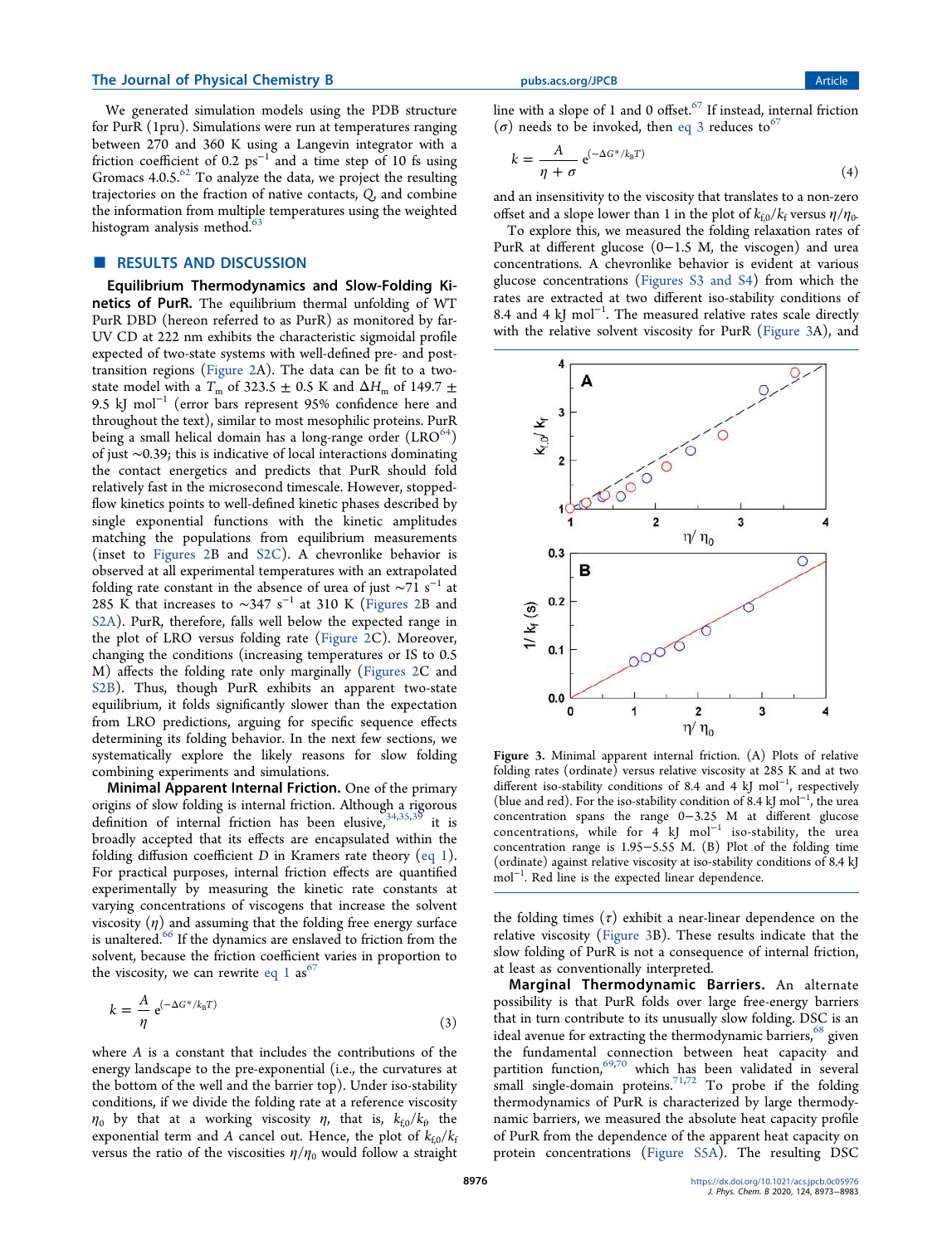

Figure 4. Marginal thermodynamic barriers. (A) Absolute heat capacity of PurR (circles) fit to the WSME model (red) together with the predicted native baseline (black). The thermodynamic fluctuations of well-folded proteins follow a specific trend with temperature and molecular weight that is represented by the Freire baseline (green). The observed upward shift of the experimental data is generally seen as evidence for large thermodynamic fluctuations in the native ensemble. The vertical dashed line signals the melting temperature from a two-state fit. (B,C) Predicted free-energy profiles (panel B, in kJ mol<sup>−1</sup>) and probability distributions (panel C) at 278 K (blue), 298 K (green), 310 K (red), and 329 K (black). Note the downhill-folding profiles at low temperatures and the marginal barrier with multiple partially structured states at 329 K. (D) Heat capacity curves derived from coarse-grained simulations with native (G<sub>O</sub>) and native plus non-native potentials (G<sub>O</sub> + KH). (E<sub>r</sub>F) Free-energy profiles (panel E, in kJ mol<sup>-1</sup>) and the corresponding density distributions (panel F) as a function of the fraction of native contacts for the  $G\overline{o}$  + KH potential at 270 K (blue), 280 K (green), 290 K (red), and 310 K (black). Note that 310 K represents the apparent melting temperature in the relative energy scale of the coarse-grained simulations.



Figure 5. Non-cooperative unfolding thermodynamics from experiments and simulations. (A) Changes in fluorescence emission maximum of PurR as a function of temperature and the corresponding inflection point of 332 K (dashed line). The melting temperature of 321 K from changes in fluorescence intensity at 295 nm from the same experiment is shown as a continuous black line for reference. (B) FLT amplitudes of PurR for the long (blue) and short (red) lifetime components, together with the crossover temperature of 332 K. (C) Predicted unfolding curves for the different secondary structure elements (helix 1/H1, helix 2/H2, and helix 3/H3) of PurR from the WSME model. The corresponding inflection points from first-derivative analysis are marked at 325, 332, and 328 K in blue, green, and red, respectively. (D) Temperature dependence of the fraction of native contacts (*Q*) for contacts formed by the different protein helices from coarse-grained simulations. (E) Overlay of multiple snapshots corresponding to the partially structured state observed in the simulations at a reaction coordinate value of *Q* ∼ 0.5 (colored tube). We show a transparent cartoon representation of the native state for reference.

profile is broad, upshifted from the expected Freire baseline, exhibits little pretransition, cannot be characterized by a chemical two-state model (Figure S5B), and therefore displays

the features of marginal barrier systems (Figure 4A). The broad DSC curve is not a consequence of the disordered Cterminal tail as the PurR variant without the disordered tail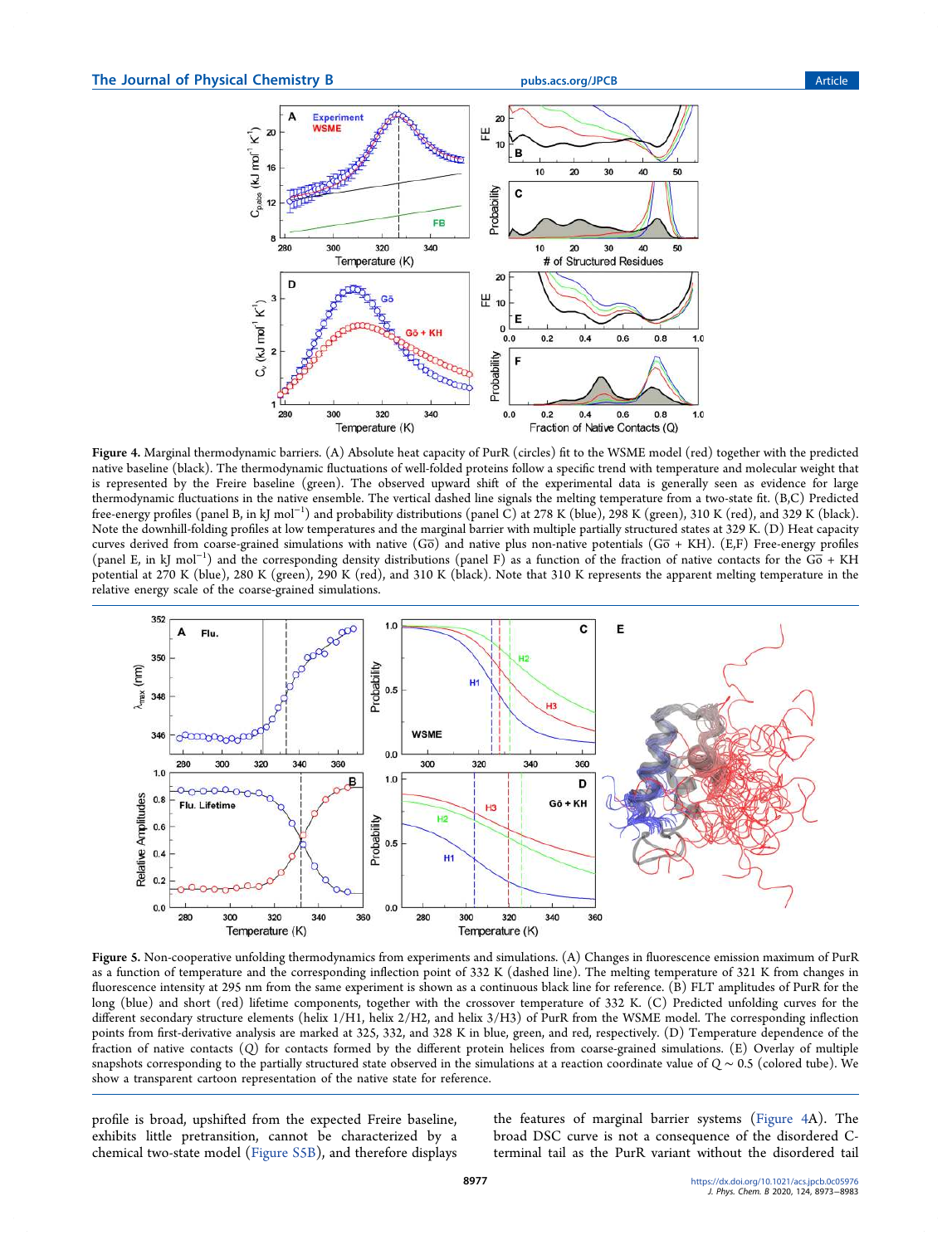does not change the overall broadness of the DSC curve and the cooperativity as monitored by far-UV CD or the relaxation rates (Figure S6). The WSME model fits with detailed energetics reproduce the experimental heat capacity profile of the WT PurR very well (see Methods for parameters). The one-dimensional free-energy profiles as a function of the number of structured residues (the reaction coordinate) reveal a downhill-like folding gradient at low temperatures and a maximal thermodynamic barrier of just ∼3 kJ mol<sup>−</sup><sup>1</sup> at 329 K (Figure 4B). The probability distribution at 329 K is broad and without well-defined unfolded or partially structured states (Figure 4C).

To gain further insight into the folding of PurR, we have run coarse-grained simulations using the model by Karanicolas and Brooks.<sup>59</sup> To test for the role of non-native interactions in modulating barrier height magnitudes, we supplemented the original model with the transferable Kim−Hummer potential, which incorporates non-native hydrophobic and electrostatic interactions. Interestingly, the resulting thermogram is broader when non-native states are considered compared to the pure Gō-like potential (Figure 4D). A similar broad thermogram is observed on different realizations of the energy function, where we separately consider the influence of non-native interactions and charges (Figure S7). In all cases, we find little evidence for large thermodynamic barriers, and the resulting barrier height magnitudes (Figures 4E and S7) are consistent with the predictions from the WSME model. This agreement across models with different degrees of structural resolution and energy functions is strong evidence that PurR folds over only small thermodynamic barriers ( $\sim$ 1 to 2  $k_BT$ ) and that the slowfolding rate has other molecular origins.

Non-Cooperative Unfolding and Partially Structured States. One striking aspect of the free-energy profiles is that they point to three partially structured states (as the barriers are small, we cannot classify them as true intermediates) that are populated *en route* to folded state in the WSME model and at least one partially structured state in the coarse-grained simulations. To further test for this feature from experiments, we performed multiprobe spectroscopic measurements. We identify considerable differences in melting temperatures of ∼5 K in PurR when analyzed by a two-state model:  $T_m$  of 321.2  $\pm$ 1.2 from quantum yield  $(QY)$  measurements on excitation at 295 nm  $(QY_{295})$  (Figure S8A), 323.2  $\pm$  1.0 from QY measurements at 274 nm excitation  $(QY_{274})$  (Figure S8A), 323.5  $\pm$  0.5 K from far-UV CD (Figure 2A), and 326.9  $\pm$  0.3 K from DSC (Figure 4A). Remarkably, the wavelength of maximum fluorescence emission  $(\lambda_{\text{max}})$  of the sole tryptophan (W37) displays a transition point of 333 K (from a firstderivative analysis, as the baseline for the unfolded state is not well defined) which is nearly 12 K higher than the melting temperature obtained from QY measurements, that is, from the same data set (Figure 5A). This is more apparent when one observes that  $\lambda_{\text{max}}$  starts changing only at about 320 K, while the heat capacity profile already displays large changes at this temperature.

To validate this observation further, we performed fluorescence lifetime (FLT) analysis of W37 located in helix 3 making long-range interactions with helix 2; the advantage of this technique is that the signals and the species population can be directly decoupled without resorting to baselines. FLT measurements reveal two lifetimes for W37, the longer one (∼7 ns) corresponding to the main-chain conformation or side-chain orientation sensitive to the folded state and the

shorter one (∼1 ns) representing the unfolded conformation (Figure S8B,C). The corresponding amplitudes follow a clear sigmoidal pattern with the amplitude crossover at 332 K (Figure 5B), very similar to the inflection point of fluorescence  $\lambda_{\text{max}}$  changes. The large difference in apparent melting temperatures that is consistent across different experimental probes thus suggests that W37 is differentially sensitive to the folding environment, with the fluorescence intensity (from which QY is calculated) and  $\lambda_{\text{max}}$  sensitive to global and local unfolding events around the tryptophan, respectively.

These experimental observations are strikingly captured by both the WSME model and coarse-grained simulations. The WSME model predicts that the individual helical elements exhibit differences in the overall stability that translates to differences in the melting temperature ranging from 325−332 K, with 332 K being the melting temperature of helix 2 (Figure 5C). Coarse-grained molecular simulations paint a picture of the folding−unfolding equilibrium qualitatively consistent with that of the WSME model. In Figure 5D, we show the average values of *Q* calculated for contacts involving helix 1, 2, or 3 (we note that these may include some overlapping pairs of interactions). Clearly, the melting of the interactions formed by the helices is decoupled, with helix 1 being first to unfold, helix 3 being the closest to the average unfolding, and helix 2 being third. We note that the rank order in the melting temperatures is exactly the same as that from the WSME model. The decoupled unfolding manifests as a partially structured state during (un)folding at a reaction coordinate value of ∼0.5 (Figure 4E) characterized by a detached helix 1 that samples varied conformations (Figure 5E). The emergence of this partially structured state results in different conformational changes being probed preferentially at different temperatures (Φ-values for these barrier crossing events calculated from the simulations are shown in Figure S9). At the same time, the unique peak in the heat capacity curve (Figure 4) does not warrant a description in terms of separate thermodynamic transitions.

Strong Temperature Dependence on the Pre-Exponential to Folding. In this section, we explore the extent to which the pre-exponential factor described in eq 1 needs to change with temperature to account for the observed slow folding. Since the thermodynamic free-energy profiles are available, it should be possible to extract this pre-exponential factor to protein folding  $(k_0)$  by measuring the folding relaxation rates at a range of temperatures, similar to earlier work on fast-folding proteins.<sup>73</sup> Note that this approach does not disentangle the different terms in  $k_0$  but serves to only identify its dependence on temperature. We measured the folding relaxation rates of PurR at a range of temperatures from 285−305 K and at a final urea concentration of 0.55 M (nearnative conditions; Figure 6A). The measured rates are surprisingly similar to the sampling rate of an excited state in the disordered ensemble of  $\text{CytR}^{74}$  and the folding kinetics of an engineered folded variant CytR A28V/A48M (double mutant, DM) that exhibits an equally complex thermodynamic behavior with equilibrium melting temperature differences of  $~10 \text{ K}^{52}$ 

We extract the pre-exponential term by performing diffusive calculations on the free-energy profiles generated by the WSME model (thus accounting for barrier effects) by solving the one-dimensional diffusion equation using the rata-matrix approach of Hofrichter and  $\cos$ -workers.<sup>75</sup> We employ a phenomenological Arrhenius dependence on  $k_0$  as  $Ae^{-E_0/RT}$ ,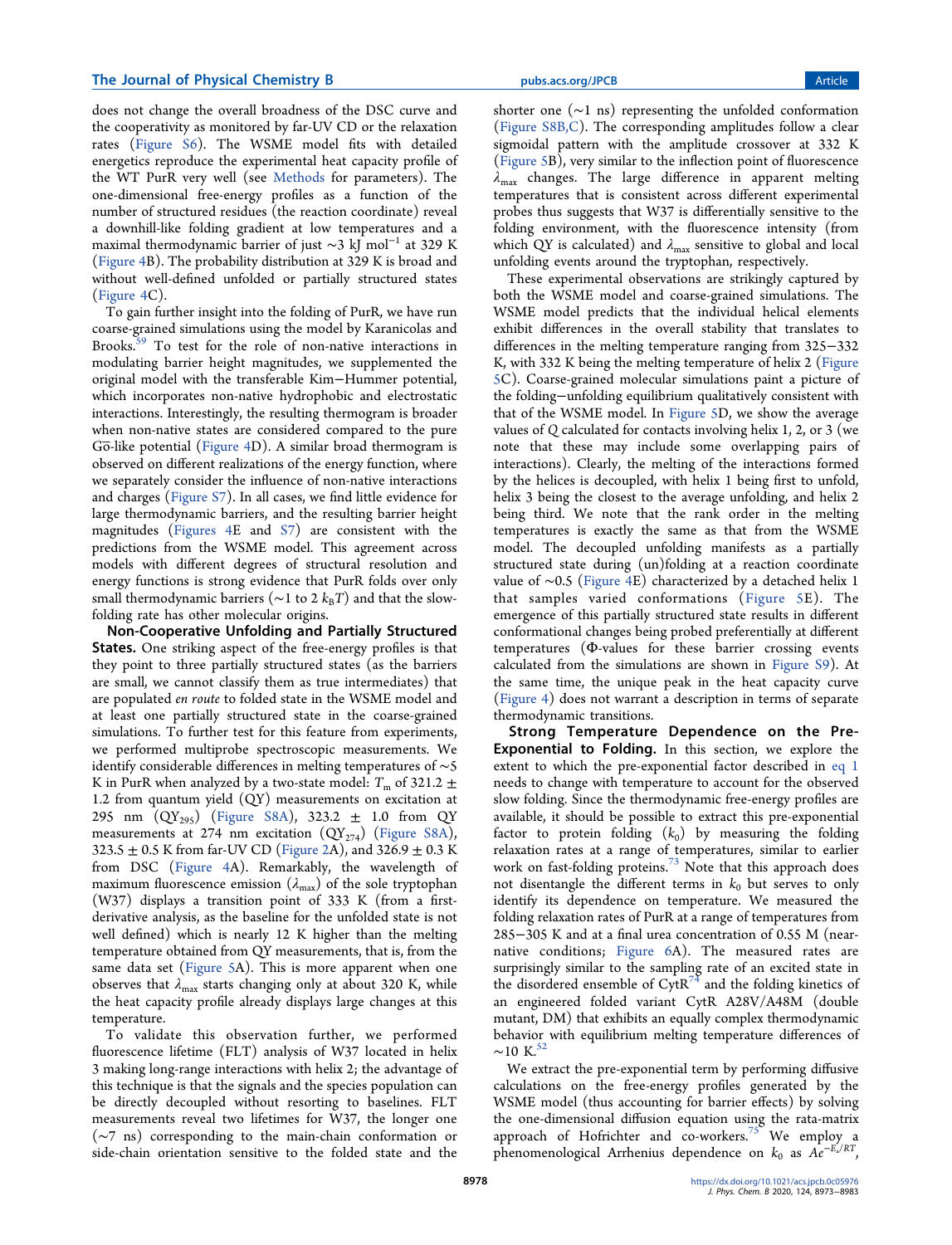

Figure 6. Strong temperature dependence on the pre-exponential factor to folding. (A) Observed relaxation rates of PurR from stoppedflow experiments at near-native conditions of 0.55 M urea (open red circles) starting from protein denatured in 6 M urea. The corresponding rates from chevron plots (Figures 2B and S2) are shown in filled red circles highlighting the internal consistency across different experiments. The fit from diffusive calculations on the freeenergy profiles (Figure 4B) is shown as a red curve. The observed relaxation rates for the sampling of an excited folded conformation in the disordered ensemble of CytR is shown in green. Black circles represent the relaxation rates for the folded variant of CytR, termed the CytR DM (double mutant, A29V/A48M).<sup>52</sup> (B) Measurements of the pre-exponential factor from experiments (blue and magenta) versus that estimated for the folded PurR (red) and the disordered CytR (green).

where *E*<sup>a</sup> is the activation energy that approximates the landscape roughness including solvent effects and changes in shape of the free-energy profile with temperature.<sup> $\frac{3}{3}$ </sup> The temperature dependence is captured well only when  $k_0$  varies from ∼3000 s<sup>−</sup><sup>1</sup> at 285 K to ∼200,000 s<sup>−</sup><sup>1</sup> at 320 K (Figure 6B). It is pertinent to note that the former is just an order of magnitude slower than the relaxation rates measured for downhill-folding proteins while agreeing well with the downhill estimates at higher temperatures.

The activation energy is found to be 80 or 1.43 kJ mol<sup>−1</sup> per residue, nearly 40% higher than the average per residue dependence of fast-folding proteins.<sup>73</sup> Interestingly, the preexponential terms match with those of the disordered CytR at low temperatures that displays a shallow, bumpy landscape from experiments and simulations.<sup>74</sup>

# ■ DISCUSSION

The conformational behavior of PurR is thus observed to be complex, with some attributes from each of downhill (spread in melting temperatures, marginal barriers, and downhillfolding profiles from simulations), two-state folding (chevron kinetics and sigmoidal unfolding curves), and multistate folding (partially structured states from simulations). These features are captured well at a (semi-)quantitative level by the WSME model and variants of coarse-grained simulations, with the latter including non-native energetic effects. The simulations paint a dynamic picture in which the protein molecule struggles to fit in the helices together as it folds. Accordingly, the three helices exhibit graded thermodynamic stability that in turn lowers the thermodynamic cooperativity and barriers but promotes pockets of partial structure all along the folding coordinate that manifests as differences in melting temperatures and broad heat capacity profiles. In other words, the different structural elements are only weakly coupled, that is, exhibiting large sensitivity to perturbations, contributing to complex underlying landscape. Interestingly, the homologue CytR is disordered in solution, while the engineered folded variant of CytR with two hydrophobic substitutions (A29V/ A48M) exhibits very similar features: broad DSC profile, differences in melting temperatures of 10 K, heterogeneous, and slow folding.<sup>52</sup>

What is unique about the structure of PurR that contributes to the conformationally heterogeneous unfolding, despite exhibiting slow two-state like chevron kinetics? In this regard, it is known that DBDs function in a highly complex environment around DNA arising from counterion condensation. It is therefore likely that the structure of PurR is evolutionarily selected for folding and function in the vicinity of DNA and not in the conditions employed in the current set of experiments (43 mM IS). Increasing the solvent IS to mimic the environment around DNA (>2 M IS<sup>76,77</sup>) results in an unusual feature where parts of the PurR structure are lost (less negative ellipticity at 222 nm) despite the increased stability (Figure 7A). This hints at a complex surface electrostatic feature involving a combination of both stabilizing and destabilizing effects and partitioning of local-nonlocal electrostatics, with one effect dominating over the other depending on the conditions. The folding relaxation rates increase on increasing the solvent IS but fold faster than the dead-time of the stopped flow-instrument even at 298 K at IS greater than 0.5 M (Figure S2). In fact, our observations are consistent with single-molecule experiments on  $\alpha_3D$  that point to conflicting electrostatic interactions as the primary source of internal friction or a slower pre-exponential to folding.<sup>49</sup> Recent statistical mechanical modeling of PurR folding in the presence of DNA demonstrates a progressive titling of its landscape toward the folded state in the vicinity of DNA, providing hints that the folding landscape could be fine-tuned by quinary interactions.<sup>78</sup>

Additionally, protein engineering experiments highlight an unusual packing thermodynamics with single-point mutations V21A and I40A strongly destabilizing the protein (Figure 7B).<sup>52</sup> In fact, the V21A mutation fully unfolds PurR, arguing for a weak hydrophobic effect driving folding in this system. This observation is borne out by the fact that a close family member, CytR, is disordered in solution and is a mere two hydrophobic substitutions from being folded at low temper $atures.<sup>26,52</sup>$ 

Taken together, the molecular origin of slow folding in PurR seems to be a combination of multiple sequence-structural features that in turn affect the pre-exponential to folding and not because of large thermodynamic barrier height. We find evidence for this from a steep temperature dependence of relaxation rates and the extracted pre-exponential terms that match with downhill folding proteins at higher temperatures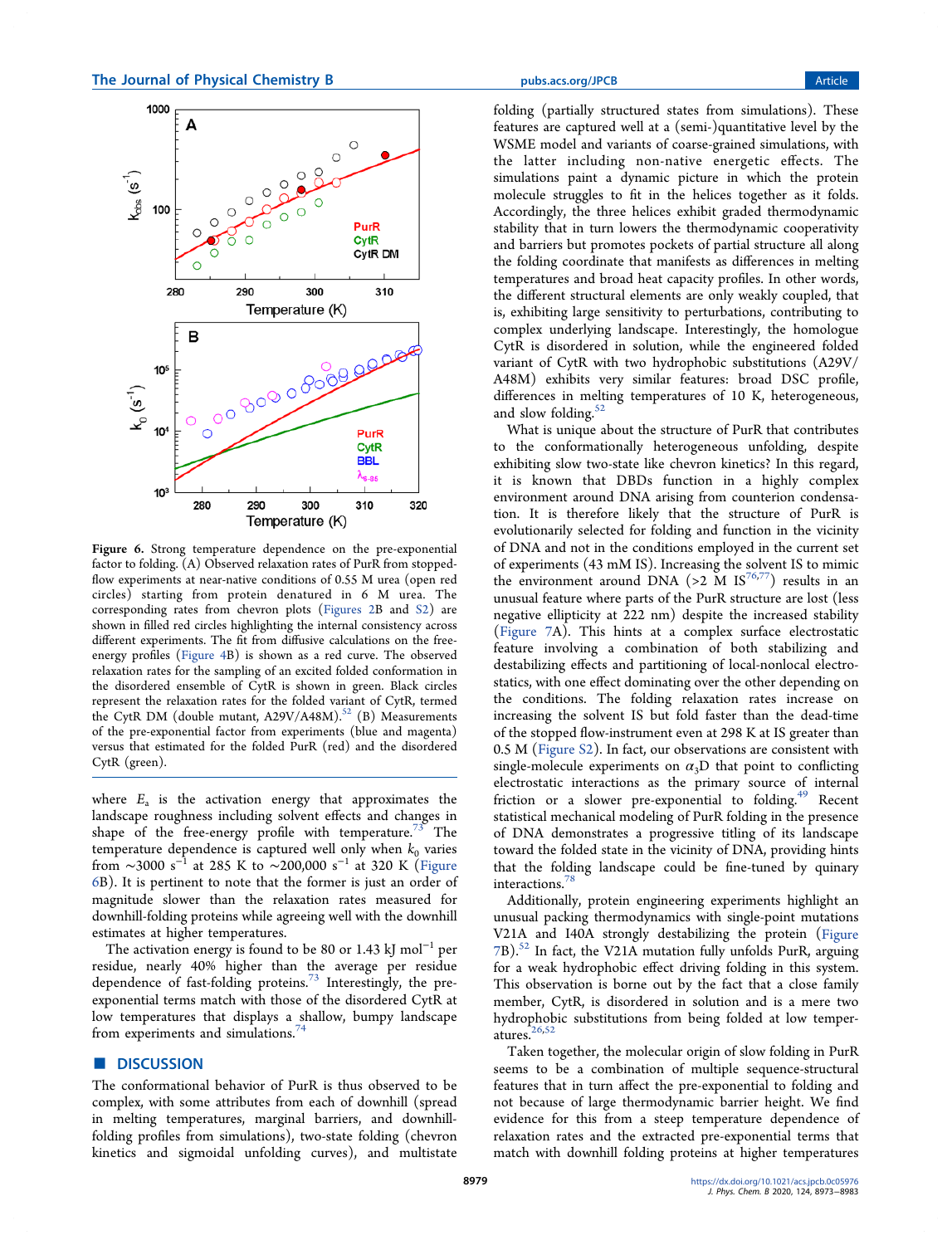$[0_{22}]$  (MRE X10<sup>-3</sup>)

 $\left[ \theta_{222}\right]$  (MRE X 10<sup>-3</sup>)



Figure 7. Electrostatic frustration and weak packing contribute to a shallow folding landscape. (A) Thermal unfolding curves of PurR at different IS conditions as monitored by far-UV CD at 222 nm and reported in mean-residue ellipticity units of deg cm<sup>2</sup> dmol<sup>-1</sup>. Note the loss of secondary structure at high IS (black and red) despite an increase in the melting temperature. (B) Thermal unfolding curves of PurR mutants V21A (red) and I40A (green).<sup>52</sup> (C) Two-dimensional conformational landscape of PurR predicted by the WSME model at 329 K highlighting the lack of large thermodynamic barriers between folded (F), unfolded (U), and the numerous partially structured states (valleys in dark blue shade).  $n_N$  and  $n_C$ represent the number of structured residues in the N- and C-terminals, respectively.  $n_N$  includes the first two helices, while the rest of the sequence falls in  $n_{C}$ . (D,E) Two-dimensional free-energy landscape (in units of  $k_{B}T$ ) of PurR from coarse-grained simulations pointing to a complex conformational ensemble with multiple valleys (light and dark blue contours). The coordinates employed are the fraction of native contacts in helix 1 ( $Q_{H1}$ ), helix 2 ( $Q_{H2}$ ), and helix 3 ( $Q_{H3}$ ).

 $Q_{\rm H}$ 

and are slower by an order of magnitude at lower temperatures. Additionally, the free-energy landscape of PurR is complex when assuming two conformational coordinates from the WSME model or coarse-grained simulations. In the former, it is seen that nearly all conformations are equally likely with a broad distribution of molten-globule-like conformations at the midpoint with no well-defined funnel toward the folded state (Figure 7C). This is also observed in two-dimensional probability density plots from coarse-grained simulations, wherein partially structured states are populated irrespective of the projections (Figure 7D,E; see also contact maps in Figure S10).

Experiments on unfolded protein L under folding conditions highlight a dramatic slowdown in folding diffusion coefficient compared to unfolding conditions,<sup>79</sup> while single-molecule experiments point to large contributions from internal friction on even unfolded and disordered proteins.<sup>80</sup> Given these observations and since internal friction effects arise likely from microscopic barriers to dihedral motions, $34$  it is surprising to find that conventional measures of internal friction fail to reveal any landscape roughness or apparent internal friction in PurR. If the established techniques for "measuring" internal friction are robust (Figure 3), assuming a one-dimensional coordinate, it can therefore be concluded that the folding landscape of PurR is characterized by broad unfolded and

folded basins with no well-defined transition-state ensemble. In terms of Kramers theory of reaction rates, these features hint at small curvatures  $(\omega^2)$  of unfolded well and barrier top in PurR, which in turn slow down the folding rate and not through a slow-folding diffusion coefficient. Experimental works narrowing the barrier increase the folding rate by an order of magnitude, $81$  thus suggesting that broader barriers or unfolded wells would proportionately slow down folding. An alternate possibility is that denaturant-stabilizer mixtures (as in ureaglucose use in the current study) modulate both the intramolecular diffusion coefficient and barriers in compensatory fashions, resulting in a linear relative viscosity versus rate plot (Figure 3). It is important to note that the extent of trapping in the populated partially structured states could also be different that necessitates the use of a coordinate dependent diffusion coefficient or "heterogeneous friction."<sup>67</sup> A twodimensional landscape, on the other hand, could contribute to complex distribution of folding fluxes, again requiring additional slow diffusional terms. Experiments on mutants that populate one or more of the partially structured states could be specifically employed to probe for such coordinate-dependent effects.

 $Q_{\rm H}$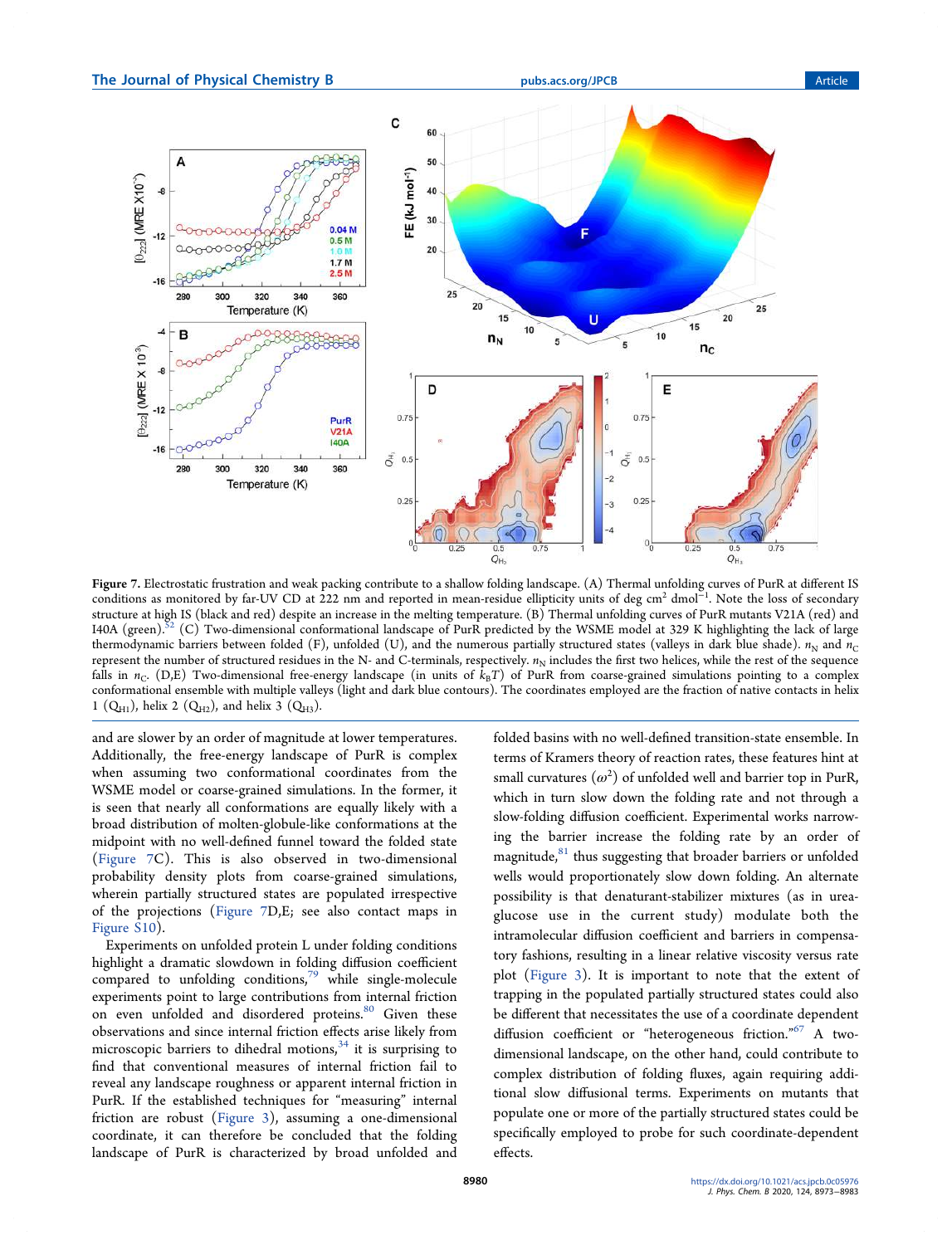# ■ CONCLUSIONS

In summary, our experiments combined with simulations rule out a large thermodynamic barrier in PurR and point to the slaving of the dynamics to the shape of the underlying freeenergy landscape that appears as a strong temperature dependence on the pre-exponential, slowing down folding. Structural, mutational, and thermodynamic analyses of packing and electrostatic effects indicate that PurR is at the threshold of disorder. We also find that studies combining scanning calorimetry experiments, multiprobe spectroscopy, viscositydependent kinetics, and thermodynamic modeling can provide an unparalleled view on the underlying folding landscape of proteins. It still remains to be seen if the slow folding determined by the slow pre-exponential is a conserved feature of LacR/PurR family members. The suitability of additional coordinates in explaining slow folding and the role of DNA in smoothening the folding landscape or speeding up the folding pre-exponential through its large negative electrostatic potential also remain to be seen.

# ■ ASSOCIATED CONTENT

### **<sup>3</sup>** Supporting Information

The Supporting Information is available free of charge at https://pubs.acs.org/doi/10.1021/acs.jpcb.0c05976.

Electrostatic potential maps of the PurR family members, IS-urea-viscogen-dependent kinetics, apparent heat capacity of PurR WT and the truncated version, two-state fits to the DSC curves, coarse-grained simulation results, equilibrium fluorescence, and FLT measurements (PDF)

# ■ AUTHOR INFORMATION

# Corresponding Authors

- Athi N. Naganathan  $-$  Department of Biotechnology, Bhupat  $\&$ Jyoti Mehta School of Biosciences, Indian Institute of Technology Madras, Chennai 600036, India; orcid.org/0000-0002-1655-7802; Email: athi@iitm.ac.in
- David de Sancho − Polimero eta Material Aurreratuak: Fisika, Kimika eta Teknologia, Euskal Herriko Unibertsitatea UPV/ EHU, Donostia-San Sebastian 20080, Spain; Donostia ́ International Physics Center (DIPC), Donostia-San Sebastiań 20080, Spain; orcid.org/0000-0002-8985-2685; Phone: +91-44-2257 4140; Email: david.desancho@ehu.eus

#### Authors

- Sandhyaa Subramanian  $-Department$  of Biotechnology, Bhupat & Jyoti Mehta School of Biosciences, Indian Institute of Technology Madras, Chennai 600036, India
- Hemashree Golla  $-$  Department of Biotechnology, Bhupat & Jyoti Mehta School of Biosciences, Indian Institute of Technology Madras, Chennai 600036, India
- Kalivarathan Divakar − Department of Biotechnology, National Institute of Technology Warangal, Warangal 506004, India
- Adithi Kannan Department of Biotechnology, Bhupat & Jyoti Mehta School of Biosciences, Indian Institute of Technology Madras, Chennai 600036, India

Complete contact information is available at: https://pubs.acs.org/10.1021/acs.jpcb.0c05976

# Author Contributions

⊥ S.S. and H.G. contributed equally.

# **Notes**

The authors declare no competing financial interest.

# ■ ACKNOWLEDGMENTS

This work was supported by the Wellcome Trust/DBT India Alliance Fellowship IA/I/15/1/501837 awarded to A.N.N. The authors acknowledge the FIST facility sponsored by the Department of Science and Technology (DST), India at the Department of Biotechnology, IITM for the instrumentation. The authors thank Dr. Ramesh L. Gardas for providing access to the viscometer and Somenath Pandey for help with viscosity measurements. Financial support to D.D.S. comes from Eusko Jaurlaritza (Basque Government) through Project IT588-13 and from Grants RYC-2016-19590 and PGC2018-099321-B-I00 from the Spanish Ministry of Science and Universities through the Office of Science Research (MINECO/FEDER).

# ■ ABBREVIATIONS

CD circular dichroism

DSC differential scanning calorimetry<br>CG coarse grained

coarse grained

WSME Wako-Saitô-Muñoz-Eaton

#### ■ REFERENCES

(1) Schreiber, G.; Buckle, A. M.; Fersht, A. R. Stability and function: two constraints in the evolution of barstar and other proteins. *Structure* 1994, *2*, 945−951.

(2) Strop, P.; Mayo, S. L. Contribution of surface salt bridges to protein stability. *Biochemistry* 2000, *39*, 1251−1255.

(3) Guerois, R.; Nielsen, J. E.; Serrano, L. Predicting changes in the stability of proteins and protein complexes: A study of more than 1000 mutations. *J. Mol. Biol.* 2002, *320*, 369−387.

(4) Strickler, S. S.; Gribenko, A. V.; Gribenko, A. V.; Keiffer, T. R.; Tomlinson, J.; Reihle, T.; Loladze, V. V.; Makhatadze, G. I. Protein stability and surface electrostatics: A charged relationship. *Biochemistry* 2006, *45*, 2761−2766.

(5) Tokuriki, N.; Tawfik, D. S. Stability effects of mutations and protein evolvability. *Curr. Opin. Struct. Biol.* 2009, *19*, 596−604.

(6) Monteith, W. B.; Cohen, R. D.; Smith, A. E.; Guzman-Cisneros, E.; Pielak, G. J. Quinary structure modulates protein stability in cells. *Proc. Natl. Acad. Sci. U.S.A.* 2015, *112*, 1739−1742.

(7) Gupta, K.; Varadarajan, R. Insights into protein structure, stability and function from saturation mutagenesis. *Curr. Opin. Struct. Biol.* 2018, *50*, 117−125.

(8) Modi, T.; Huihui, J.; Ghosh, K.; Ozkan, S. B. Ancient thioredoxins evolved to modern-day stability-function requirement by altering native state ensemble. *Philos. Trans. R. Soc. London, Ser. B* 2018, *373*, 20170184.

(9) Rajasekaran, N.; Suresh, S.; Gopi, S.; Raman, K.; Naganathan, A. N. A general mechanism for the propagation of mutational effects in proteins. *Biochemistry* 2017, *56*, 294−305.

(10) McLaughlin, R. N., Jr.; Poelwijk, F. J.; Raman, A.; Gosal, W. S.; Ranganathan, R. The spatial architecture of protein function and adaptation. *Nature* 2012, *491*, 138−142.

(11) Liberles, D. A.; Teichmann, S. A.; Bahar, I.; Bastolla, U.; Bloom, J.; Bornberg-Bauer, E.; Colwell, L. J.; de Koning, A. P. J.; Dokholyan, N. V.; Echave, J.; Elofsson, A.; Gerloff, D. L.; Goldstein, R. A.; Grahnen, J. A.; Holder, M. T.; Lakner, C.; Lartillot, N.; Lovell, S. C.; Naylor, G.; Perica, T.; Pollock, D. D.; Pupko, T.; Regan, L.; Roger, A.; Rubinstein, N.; Shakhnovich, E.; Sjölander, K.; Sunyaev, S.; Teufel, A. I.; Thorne, J. L.; Thornton, J. W.; Weinreich, D. M.; Whelan, S. The interface of protein structure, protein biophysics, and molecular evolution. *Protein Sci.* 2012, *21*, 769−785.

(12) Jack, B. R.; Meyer, A. G.; Echave, J.; Wilke, C. O. Functional Sites Induce Long-Range Evolutionary Constraints in Enzymes. *PLoS Biol.* 2016, *14*, e1002452.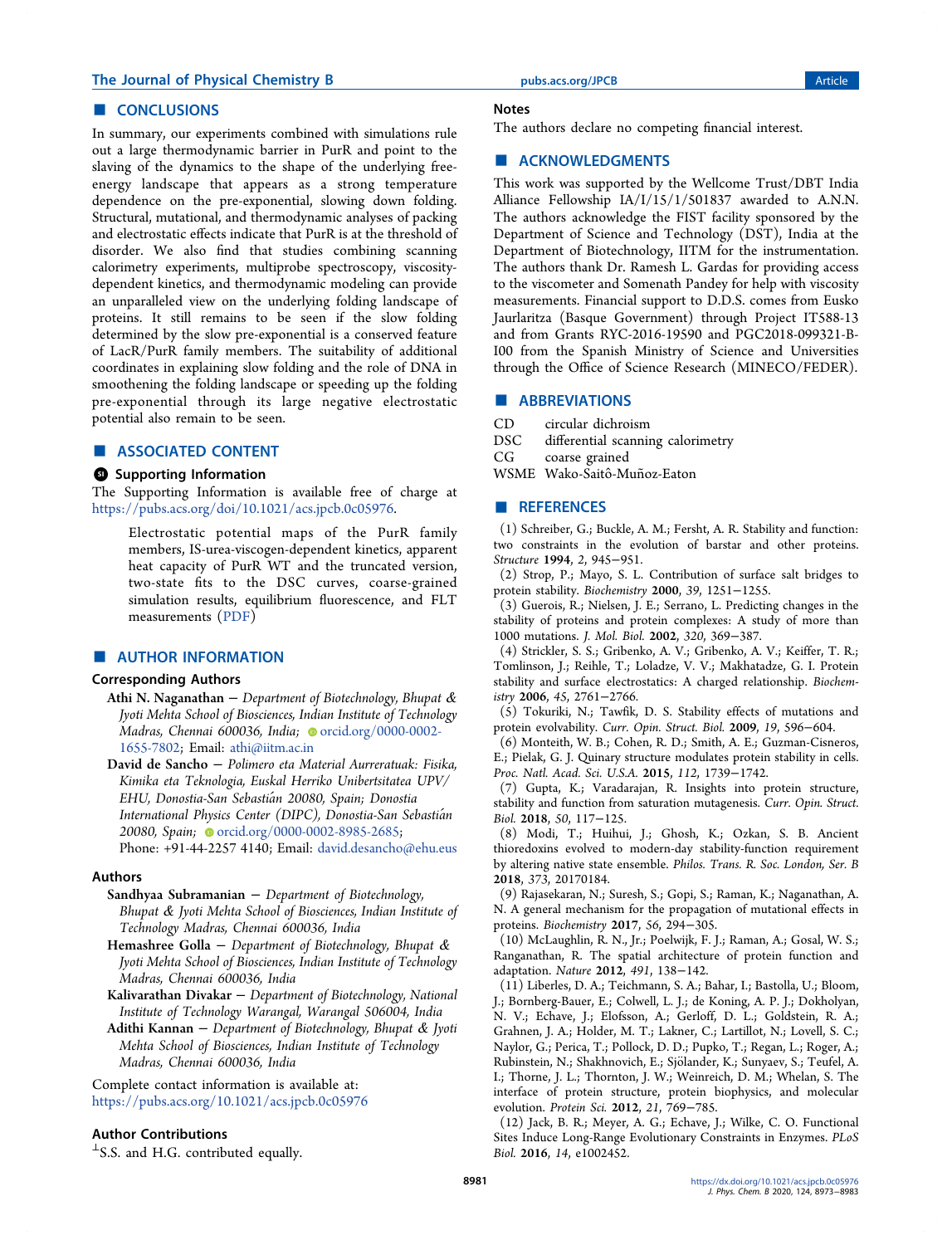(13) Bershtein, S.; Serohijos, A. W.; Shakhnovich, E. I. Bridging the physical scales in evolutionary biology: from protein sequence space to fitness of organisms and populations. *Curr. Opin. Struct. Biol.* 2017, *42*, 31−40.

(14) Naganathan, A. N. Modulation of allosteric coupling by mutations: from protein dynamics and packing to altered native ensembles and function. *Curr. Opin. Struct. Biol.* 2019, *54*, 1−9.

(15) Lohman, T. M.; Bujalowski, W. Negative cooperativity within individual tetramers of Escherichia coli single strand binding protein is responsible for the transition between the (SSB)35 and (SSB)56 DNA binding modes. *Biochemistry* 1988, *27*, 2260−2265.

(16) Crane-Robinson, C.; Read, C. M.; Cary, P. D.; Driscoll, P. C.; Dragan, A. I.; Privalov, P. L. The energetics of HMG box interactions with DNA. Thermodynamic description of the box from mouse Sox-5. *J. Mol. Biol.* 1998, *281*, 705−717.

(17) Jelesarov, I.; Crane-Robinson, C.; Privalov, P. L. The energetics of HMG box interactions with DNA: thermodynamic description of the target DNA duplexes. *J. Mol. Biol.* 1999, *294*, 981−995.

(18) Dragan, A. I.; Read, C. M.; Makeyeva, E. N.; Milgotina, E. I.; Churchill, M. E. A.; Crane-Robinson, C.; Privalov, P. L. DNA binding and bending by HMG boxes: energetic determinants of specificity. *J. Mol. Biol.* 2004, *343*, 371−393.

(19) Religa, T. L.; Markson, J. S.; Mayor, U.; Freund, S. M. V.; Fersht, A. R. Solution structure of a protein denatured state and folding intermediate. *Nature* 2005, *437*, 1053−1056.

(20) Roy, R.; Kozlov, A. G.; Lohman, T. M.; Ha, T. Dynamic structural rearrangements between DNA binding modes of E. coli SSB protein. *J. Mol. Biol.* 2007, *369*, 1244−1257.

(21) Privalov, P. L.; Dragan, A. I.; Crane-Robinson, C. Interpreting protein/DNA interactions: distinguishing specific from non-specific and electrostatic from non-electrostatic components. *Nucleic Acids Res.* 2011, *39*, 2483−2491.

(22) Zandarashvili, L.; Esadze, A.; Vuzman, D.; Kemme, C. A.; Levy, Y.; Iwahara, J. Balancing between affinity and speed in target DNA search by zinc-finger proteins via modulation of dynamic conformational ensemble. *Proc. Natl. Acad. Sci. U.S.A.* 2015, *112*, E5142− E5149.

(23) Esadze, A.; Chen, C.; Zandarashvili, L.; Roy, S.; Pettitt, B. M.; Iwahara, J. Changes in conformational dynamics of basic side chains upon protein-DNA association. *Nucleic Acids Res.* 2016, *44*, 6961− 6970.

(24) Nguyen, D.; Hoffpauir, Z. A.; Iwahara, J. Internal Motions of Basic Side Chains of the Antennapedia Homeodomain in the Free and DNA-Bound States. *Biochemistry* 2017, *56*, 5866−5869.

(25) Munshi, S.; Gopi, S.; Asampille, G.; Subramanian, S.; Campos, L. A.; Atreya, H. S.; Naganathan, A. N. Tunable order-disorder continuum in protein-DNA interactions. *Nucleic Acids Res.* 2018, *46*, 8700−8709.

(26) Munshi, S.; Gopi, S.; Subramanian, S.; Campos, L. A.; Naganathan, A. N. Protein plasticity driven by disorder and collapse governs the heterogeneous binding of CytR to DNA. *Nucleic Acids Res.* 2018, *46*, 4044−4053.

(27) Bryngelson, J. D.; Onuchic, J. N.; Socci, N. D.; Wolynes, P. G. Funnels, Pathways, and the Energy Landscape of Protein-Folding - a Synthesis. *Proteins: Struct., Funct., Genet.* 1995, *21*, 167−195.

(28) Ferreiro, D. U.; Komives, E. A.; Wolynes, P. G. Frustration in biomolecules. *Q. Rev. Biophys.* 2014, *47*, 285−363.

(29) Kramers, H. A. Brownian motion in a field of force and the diffusion model of chemical reactions. *Physica* 1940, *7*, 284−304.

(30) Ansari, A.; Jones, C.; Henry, E.; Hofrichter, J.; Eaton, W. The role of solvent viscosity in the dynamics of protein conformational changes. *Science* 1992, *256*, 1796−1798.

(31) Chavez, L. L.; Onuchic, J. N.; Clementi, C. Quantifying the roughness on the free energy landscape: Entropic bottlenecks and protein folding rates. *J. Am. Chem. Soc.* 2004, *126*, 8426−8432.

(32) Chung, H. S.; Eaton, W. A. Single-molecule fluorescence probes dynamics of barrier crossing. *Nature* 2013, *502*, 685−688.

(33) Sashi, P.; Ramakrishna, D.; Bhuyan, A. K. Dispersion Forces and the Molecular Origin of Internal Friction in Protein. *Biochemistry* 2016, *55*, 4595−4602.

(34) de Sancho, D.; Sirur, A.; Best, R. B. Molecular origins of internal friction effects on protein-folding rates. *Nat. Commun.* 2014, *5*, 4307.

(35) Echeverria, I.; Makarov, D. E.; Papoian, G. A. Concerted Dihedral Rotations Give Rise to Internal Friction in Unfolded Proteins. *J. Am. Chem. Soc.* 2014, *136*, 8708−8713.

(36) Zarrine-Afsar, A.; Wallin, S.; Neculai, A. M.; Neudecker, P.; Howell, P. L.; Davidson, A. R.; Chan, H. S. Theoretical and experimental demonstration of the importance of specific nonnative interactions in protein folding. *Proc. Natl. Acad. Sci. U.S.A.* 2008, *105*, 9999−10004.

(37) Korzhnev, D. M.; Vernon, R. M.; Religa, T. L.; Hansen, A. L.; Baker, D.; Fersht, A. R.; Kay, L. E. Nonnative interactions in the FF domain folding pathway from an atomic resolution structure of a sparsely populated intermediate: an NMR relaxation dispersion study. *J. Am. Chem. Soc.* 2011, *133*, 10974−10982.

(38) Yoo, T. Y.; Adhikari, A.; Xia, Z.; Huynh, T.; Freed, K. F.; Zhou, R.; Sosnick, T. R. The folding transition state of protein L is extensive with nonnative interactions (and not small and polarized). *J. Mol. Biol.* 2012, *420*, 220−234.

(39) Zheng, W.; Hofmann, H.; Schuler, B.; Best, R. B. Origin of Internal Friction in Disordered Proteins Depends on Solvent Quality. *J. Phys. Chem. B* 2018, *122*, 11478−11487.

(40) Muñoz, V.; Sadqi, M.; Naganathan, A. N.; de Sancho, D. Exploiting the downhill folding regime via experiment. *HFSP J.* 2008, *2*, 342−353.

(41) Yang, W. Y.; Gruebele, M. Folding at the speed limit. *Nature* 2003, *423*, 193−197.

(42) Fung, A.; Li, P.; Godoy-Ruiz, R.; Sanchez-Ruiz, J. M.; Muñoz, V. Expanding the realm of ultrafast protein folding: gpW, a midsize natural single-domain with alpha+beta topology that folds downhill. *J. Am. Chem. Soc.* 2008, *130*, 7489−7495.

(43) Li, P.; Oliva, F. Y.; Naganathan, A. N.; Muñoz, V. Dynamics of one-state downhill protein folding. *Proc. Natl. Acad. Sci. U.S.A.* 2009, *106*, 103−108.

(44) DeCamp, S. J.; Naganathan, A. N.; Waldauer, S. A.; Bakajin, O.; Lapidus, L. J. Direct Observation of Downhill Folding of lambda-Repressor in a Microfluidic Mixer. *Biophys. J.* 2009, *97*, 1772−1777.

(45) Naganathan, A. N.; Li, P.; Perez-Jimenez, R.; Sanchez-Ruiz, J. M.; Muñoz, V. Navigating the downhill protein folding regime via structural homologues. *J. Am. Chem. Soc.* 2010, *132*, 11183−11190.

(46) Naganathan, A. N.; Sanchez-Ruiz, J. M.; Muñoz, V. Direct measurement of barrier heights in protein folding. *J. Am. Chem. Soc.* 2005, *127*, 17970−17971.

(47) Kluber, A.; Burt, T. A.; Clementi, C. Size and topology modulate the effects of frustration in protein folding. *Proc. Natl. Acad. Sci. U.S.A.* 2018, *115*, 9234−9239.

(48) Wensley, B. G.; Batey, S.; Bone, F. A. C.; Chan, Z. M.; Tumelty, N. R.; Steward, A.; Kwa, L. G.; Borgia, A.; Clarke, J. Experimental evidence for a frustrated energy landscape in a three-helix-bundle protein family. *Nature* 2010, *463*, 685−688.

(49) Chung, H. S.; Piana-Agostinetti, S.; Shaw, D. E.; Eaton, W. A. Structural origin of slow diffusion in protein folding. *Science* 2015, *349*, 1504−1510.

(50) Szczepaniak, M.; Iglesias-Bexiga, M.; Cerminara, M.; Sadqi, M.; Sanchez de Medina, C.; Martinez, J. C.; Luque, I.; Muñoz, V. Ultrafast folding kinetics of WW domains reveal how the amino acid sequence determines the speed limit to protein folding. *Proc. Natl. Acad. Sci. U.S.A.* 2019, *116*, 8137−8142.

(51) Moody, C. L.; Tretyachenko-Ladokhina, V.; Laue, T. M.; Senear, D. F.; Cocco, M. J. Multiple Conformations of the Cytidine Repressor DNA-Binding Domain Coalesce to One upon Recognition of a Specific DNA Surface. *Biochemistry* 2011, *50*, 6622−6632.

(52) Munshi, S.; Subramanian, S.; Ramesh, S.; Golla, H.; Kalivarathan, D.; Kulkarni, M.; Campos, L. A.; Sekhar, A.;